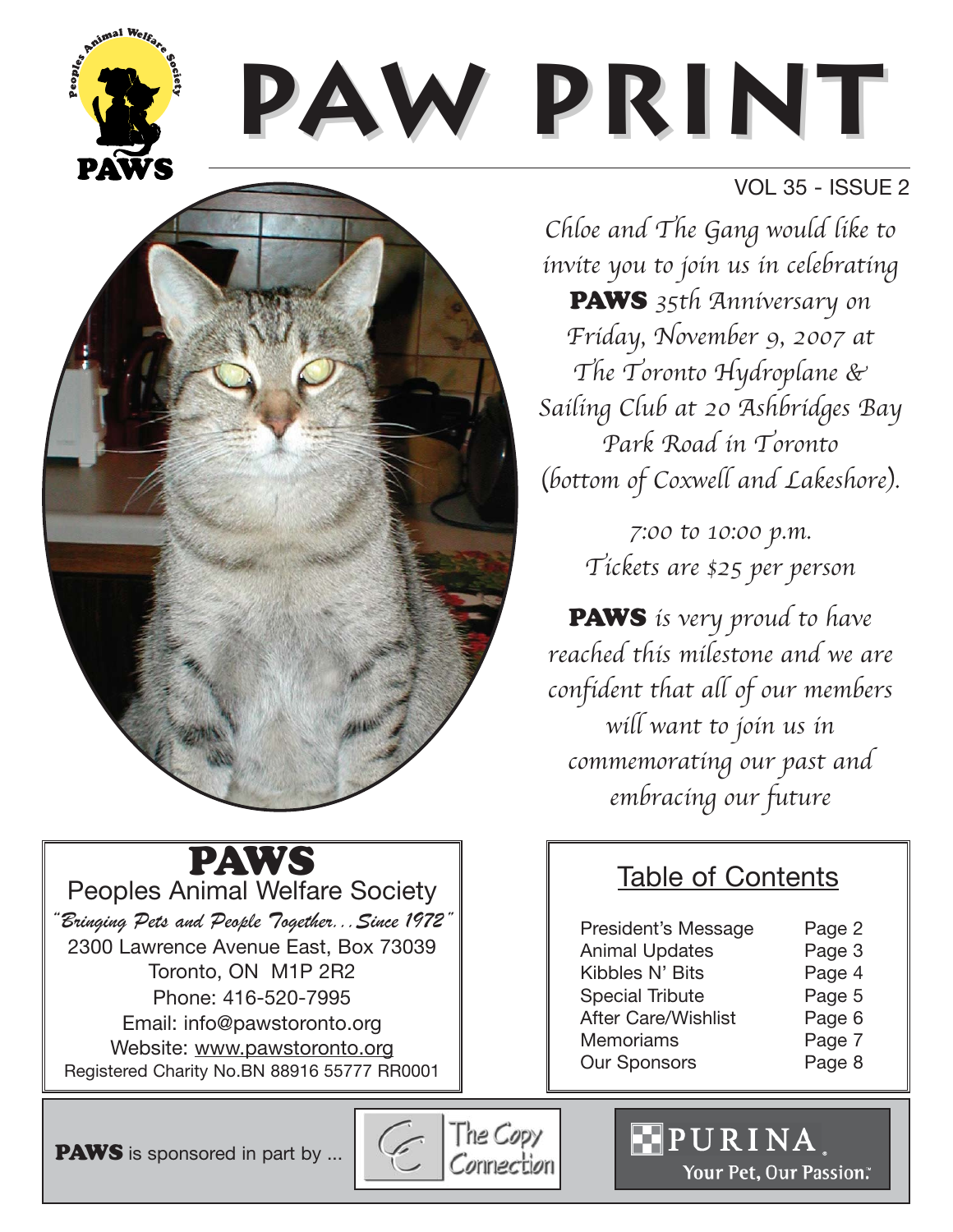## Message from the President...

hank you for taking the time to read and enjoy this issue of PAW Print. **T**

So much has transpired in recent months … I don't know where to begin. Let me start by comparing the world of animal rescue to a rollercoaster ride. Each and every day brings ups and downs and it's not always easy to stay positive and focused. Thankfully, the good carries us through and the animals are so deserving of our assistance that we simply can not quit. Our Volunteers have been working tirelessly for over 35 years to make a difference. We have worked, without remuneration and while making personal sacrifices, to see to it that the innocent beings who cry out are heard and helped.

I would like to extend a personal invitation to each reader of this publication to attend our 35th Anniversary Celebration on Friday, November 9th. Kindly refer to the enclosure herein for complete information. Although the hours noted are from 7:00 to 10:00 p.m. – we welcome you to simply stop in, at your convenience, to enjoy the entertainment, place a bid at our silent auction, share some delicious finger foods and to raise a glass in our honor. Your attendance alone will help us to help those who can not help themselves. Please let us know today if you plan to attend and if you can offer an item or two suitable for our silent auction. If you are unable to attend, please consider making a contribution.

We are pleased to announce the creation of the new PAWS satellite office/shelter in Huntsville, Ontario (managed by Marilyn Goodman and myself) as well as our satellite office in Thornbury, Ontario (managed by Teresia Rowatt). Why the changes you might ask? We have simply felt the necessity to expand in order to assist more animals throughout our Province. There are a staggering number of animals in need and we are doing our utmost to help as many as possible with our current resources.

PAWS continues to operate out of Toronto and we would like to introduce you to Lloyd Thistle, our Director of Business Development who oversees operations at our Head Office. We would also like to thank and acknowledge our entire Volunteer/Fundraising Team who are busy finalizing the details of our event in

November. A special thank you must also go out to the hard-working Volunteers who assisted with our move and who worked diligently in the Summer heat. It was a grueling move with 5 – 26 foot truck loads brought from Toronto to the tranquil north … but the animals are enjoying it here and they are no longer living in fear of bending the rules (i.e. bylaws restricting the # of animals in a foster home). As well, they are as content as



"Henry would like to invite you to attend our corn roast in the Fall of 2008 – at our cozy new sanctuary in Huntsville" – stay tuned for details …

can be in their new enclosure where they watch the birds and chipmunks and more recently the beautiful gold and burgundy leaves falling from the many trees surrounding our 4.5 acre property. A special thanks to Marilyn who helped to make all of this possible …our dream come true … our new sanctuary.

Please give generously in response to this plea. The animals thank you.

The need is GREAT – the time is NOW.

Kimberly Heys PAWS President



P.S. By now, I hope you've had an opportunity to check out our web site (www.pawstoronto.org). If not, please do so TODAY (you can view PAW Print in color online also – be sure to share same with your friends and encourage all of the animal lovers you know to sign up as members!). Donations are accepted online and if you have access to e-mail – please be sure to email your current e-mail address to me as we are in the process of updating our records and so that you will be kept informed via our periodic electronic updates (kim@pawstoronto.org). Not online? Rest assured – we will keep you informed via PAW Print.

"THE GREATNESS OF A NATION AND ITS MORAL PROGRESS CAN BE JUDGED BY THE WAY ITS ANIMALS ARE TREATED" ~ MAHATMA GANDHI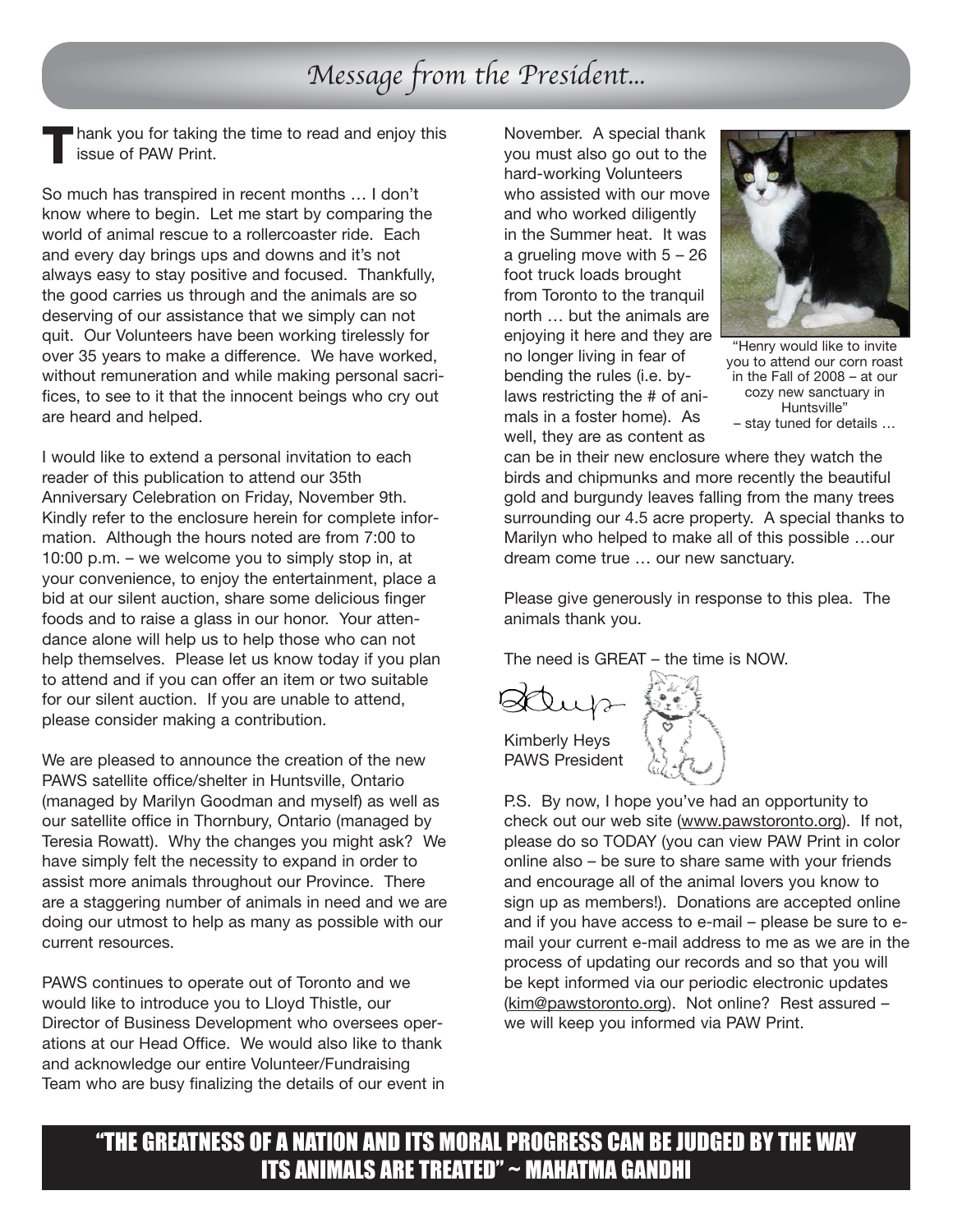Dear PAWS Supporters Here are some of the animals that YOU have recently saved!



## **I NEED A FOREVER HOME!**

*(Some of our recent rescues)*

### **NOTE:**

If we included all of our recent rescues, the entire issue of PAW Print would be bursting at the seams. Please refer to www.pawstoronto.org to view pictures and descriptions of the special pets we have available for adoption to loving, responsible homes (you may also view our Happy Tails section for success stories) and we suggest that you check in from time to time as this information changes regularly.

### **CHLOE**

Our beautiful little tabby who is featured on the front page of PAW Print would be so thrilled to find a new family to love her – please contact us today if you're interested.

#### **BEAUTY AND HER BABES – Tippy, Pippy & Mookie**

Beauty (a part siamese with gorgeous but sad blue eyes) was found at an automobile scrap yard about 25 minutes west of our new shelter in Huntsville. She had had litter upon litter of kittens over the years and was



pregnant again! Before our Volunteers were kittens where they were born

able to bring her into our care, she gave birth and the employees at the



wreckers yard had no idea where the babies were – only that her routine had changed. Thankfully, the gentleman made an effort to find Tippy, Pippy and Mookie (they had been born in the back of an old van) and they are now safely in our care in Huntsville. They are also growing faster than you can imagine and their Mom is the best Mom we've ever seen! She's wonderful and due to be spayed very soon – can you

help? Would you like to assist with the cost of her veterinary care or that of the kittens? Would you consider adopting her or one of her little ones? Donations are accepted online at www.pawstoronto.org or by mail (see coupon on the rear of this publication) or contact Marisa today if you or someone you know would like to adopt … marisa@pawstoronto.org or 1-705-788-3161/416-520-7995 (even

though these cats are in Huntsville – our Volunteers commute to and from Toronto on a weekly basis – delivering them safely to their new home would be our pleasure!).



Mom and babies, safe and sound

Unfortunately, space in PAW Print does not permit us to include all of the animals we have up for adoption (there are over 150 at any given time!) but we invite you to refer to http://www.pawstoronto.org/adoptions.html and link to either PetFinder or 1-800-save-a-pet to view the animals in our care for adoption (this information is updated regularly).

#### **I FOUND A FOREVER HOME!** *(Some of our recent adoptions)*

#### **WE'VE BEEN ADOPTED! THANKS TO LINDA, SECORDS AND PAWS!!!**



We are THRILLED to report that MANY of our wonderful residents have found extra-special homes in recent months. That being said, we absolutely WILL acknowledge those adoptions<br>(see next issue of PAW Print) but felt it was<br>important to tell you about one in particular. Her<br>name is Sophie. She is a stunningly beautiful female with long soft fur and who has a very sensitive and loving nature. Sophie was born with a neurological disorder which meant simply that she would occasionally have an 'episode' where she would fall over. Sometimes this

meant she would have a bowel movement. This can certainly be a little scarey for her human caregiver(s) at first but once we got to know her – we realized that Sophie dealt with her situation very well.

We have a secret to share with everyone who wants to listen … did you know that the so-called 'special needs' animals who are rescued by PAWS and other organizations are actually just that – they are SPECIAL and they bring just as much joy (if not more!)<br>to the kind and selfless people who adopt them and who can see past their perceived<br>imperfections. THANKS TO DEBORAH AND TERRY WHO A Summer and to Marilyn who found Sophie this phenomenal, forever home!!!

#### **SOPHIE** April 16, 2007

I'm writing this letter to express gratitude to PAWS for recently taking in my adult special needs cat, Sophie.

I learned about PAWS as I desperately researched places to re-home my cat of many years. There were very limited options available for people in my situation. Most places, like city shelters, were no longer taking any cats. Most shelters do not have a no-kill policy. Still, other smaller shelters were not supportive of my difficult decision to re-home my cat.



I considered myself an informed and sensitive pet owner faced with a difficult decision. For health and personal reasons, the decision to find Sophie a new home seemed inevitable. However, I could not have imagined how difficult it would be to do so. Besides the idea of parting with my cat, what I found most difficult was people's lack of compas-sion for my situation--even though I communicated my situation explaining that this decision was not easy, was not a situation I could have predicted and that I wanted the<br>best for my cat. Although I fully understand animal welfare workers' perspectives and<br>respect the challenging work they do, I did not from those working on behalf of animals.

When I first spoke to Kim at PAWS it was refreshing to hear from a compassionate per-son. It was clear that Kim works on behalf of animals and that she puts their needs first, but she spoke to me with respect and gave me a chance to prove to her that I was not just giving away my cat without reason, thought and planning. She gave me advice, and offered to post Sophie on the PAWS website. After that point I felt Kim was committed to me and to Sophie. That sort of commitment felt miraculous.

PAWS is a special organization that truly does not reject people or pets--but offers their time, advice and, whĕn deemed appropriate as it waś in my situation, their space to ani-<br>mals in need. It is a place where animals will be loved and taken care of. Personally l learned how important and necessary organizations like PAWS are to both people and<br>animals--to a healthy society! Furthermore, PAWS is a place where responsible people<br>who have to re-home their pets can turn to without fee that if I had to re-home my cat who I adore, then there most be others in similar situations without many choices.

Unfortunately, there are not many places like PAWS. Therefore, I know that PAWS<br>deserves the best resources possible to continue the special work they do for animals in<br>all sorts of situations. For example, it is my hope t developed to house the animals. PAWS definitely has the heart and skill in its leadership<br>to do what is best for these animals. Kim is a visionary who is humane to both the peo-<br>ple and animals she comes into contact withity. I know if given the chance with greater resources she would do the best job possi-ble to further PAWS' commitment to animals as she already does so know with limited resources.

In my experience, PAWS is a role-model organization working to improve society, and the people at PAWS deserve the appropriate recognition and support to continue their efforts on behalf of animals.

Thank you. Sincerely, Tina M., Toronto, ON

SPONSOR AN "UNADOPTABLE" PET AT THE PAWS SHELTER TODAY!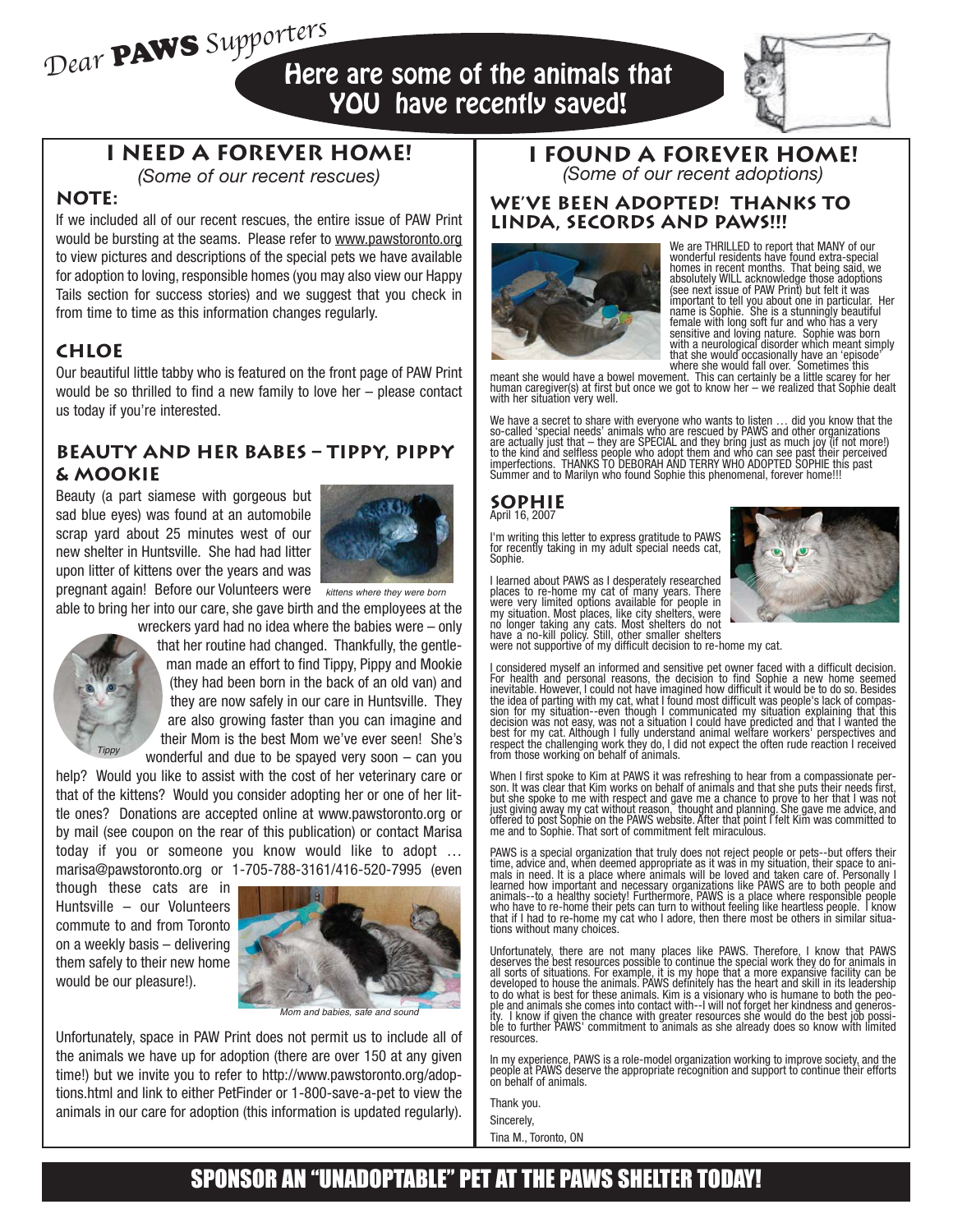

Thank you for taking the time to read this issue of PAW Print. Please feel free to pass it along to a fellow animal lover for their reading enjoyment. We always welcome new members! By spreading the word about **PAWS** (a strictly NO-KILL organization managed exclusively by volunteers) you are helping those who cannot help themselves.

# **Fundraising Ideas!**

There is an extensive list of ways to donate to PAWS if you refer to our web site at www.pawstoronto.org – and click 'donate'. No internet access? Don't fret – you can simply send your donation today or call our Volunteers for suggestions as to how you can get involved in an upcoming event at 416-520-7995. Some PAWS supporters send contributions in memory of a fondly remembered pet or person, some in honor of a special occasion. Some businesses will match their employees donations and you can allocate your United Way contribution to PAWS (why not encourage others to do so?!).

#### Do you have e-mail access?

If you do, please send us a message at info@pawstoronto.org asking to be added to our e-mail list as we occasionally send updates via e-mail. You may also provide this information on the coupon accompanying your donation and this information will be inputted by one of our Volunteers! If you don't have e-mail – rest assured – you will continue to receive our quarterly issue of PAW Print by mail.



Shadow – our shelter mascot and Kim our President taking a short break from the hectic world of animal rescue – this picture was taken only a few minutes away from our Huntsville Satellite Office/Shelter (September 2007). We encourage everyone to visit in the coming months or perhaps next Spring or Summer when the

weather is nice and you can really enjoy the beauty of Muskoka – not to mention coming to visit The Gang and to do some volunteering. Shadow is in her 15th year and adored by all. Sadly, she is losing weight (once 120 pounds – now down to 60 – due to age only according to our Veterinarians) and her hind-end is beginning to fail. If you or anyone you know is handy and might be able to assist with a renovation that would see to it that Shadow no longer has to tackle the 4 stairs in and out of the office, we would be forever grateful. Contact Kim TODAY 416-520-7995/1-705-788-3161.

By now you have learned the exciting news about our new Satellite Office and Shelter in Huntsville, Ontario. Each day brings new challenges in our new rural setting and we need your help to make this work. How can I help you might ask and what does PAWS need?

As always, **donations of a monetary sort are crucial**. Without funding we would be unable to care for the animals – it's just that simple. If you have or have had a 'pet', you know how much it costs to provide the necessary veterinary care (this is expensive even without emergencies or life-threatening situations – imagine trying to budget for over 150 animals – who have limited or unknown history not to mention the daily expense of pet food, kitty litter, paper towel and cleaning supplies (we prefer to use Orange aPEEL cleaner which is purchased at some Pet Valu stores … see http://www.orangeapeel.com for more information) which is safe for the animals in our care.

Do you know anyone in the Muskoka/Huntsville area? Perhaps they would consider **Volunteering**? Our Volunteers are an integral part of what we do – without them – there would be no PAWS. We are in need of reliable/trustworthy people who adore animals (cats in particular) and who want to get involved. It's important that these people drive as we require assistance with transporting our 'little people' to the vet we now deal with in the Port Carling area – Port Carling Veterinary Services (special thanks Dr. White who has been providing wonderful care to our four-legged friends!!).

**Handyperson needed!** Yes, there are always bits and bites that need doing and we need someone who is handy to help – could this be you?

**Advertising/Promotion/Marketing/Communications** – PAWS (Toronto/Huntsville and Thornbury offices) require(s) an experienced individual to assist. Our current Volunteers are very busy with the animals and we need someone to focus on promoting our good work – please contact us TODAY if you can help (or if you know of someone who can).

We could never thank everyone who supports **PAWS** in one issue of PAW Print … but please know that your donations do not go un-noticed. We appreciate each and every contribution and we guarantee that every dollar is used to help the animals we rescue. **THANK YOU ONE AND ALL!**

PLEASE CONSIDER BECOMING A PAWS ANGEL TODAY … www.pawstoronto.org **Thank you The Copy Connection for printing this issue of PAW Print**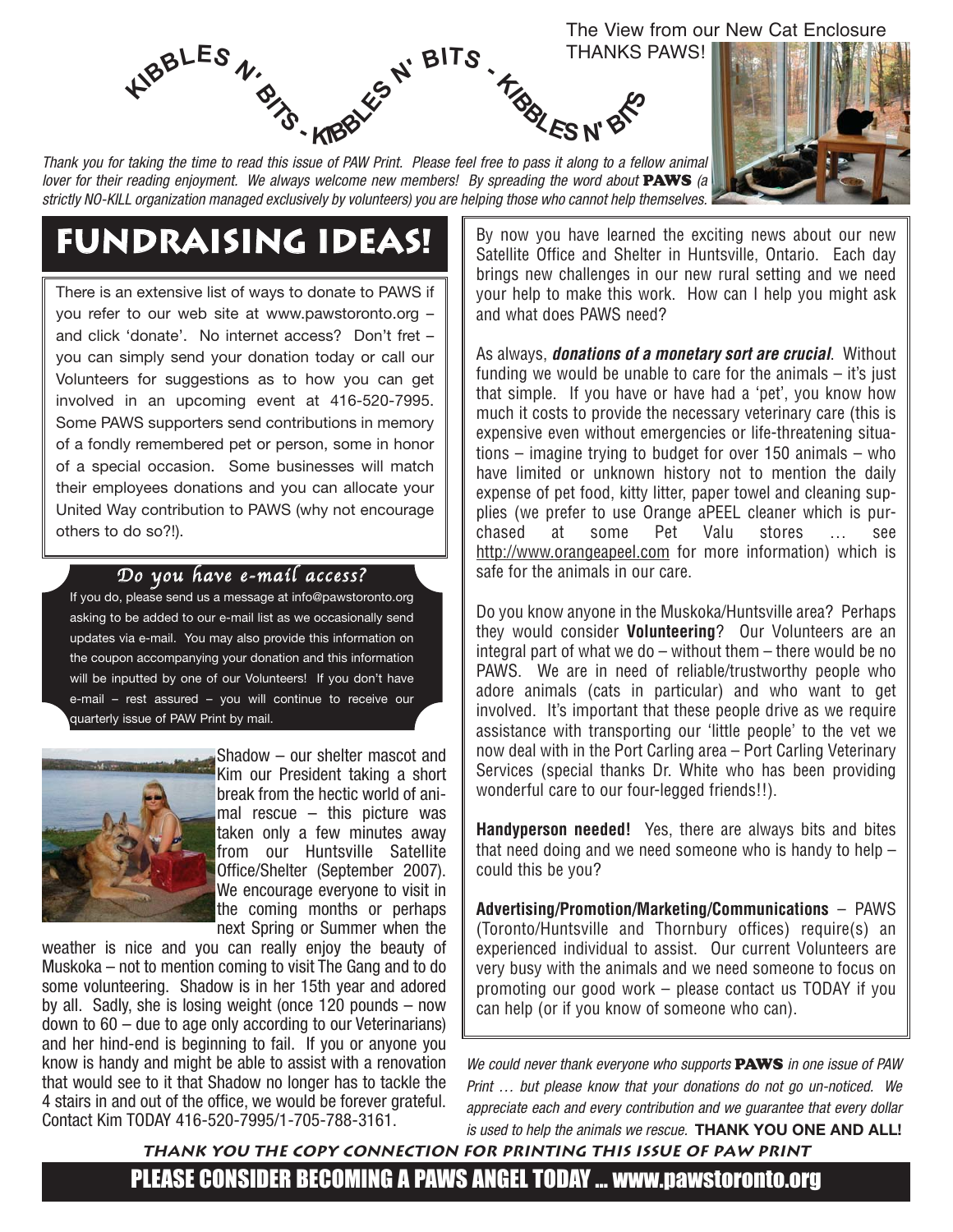## A rescue to remember and further proof that PAWS NEVER GIVES UP!



It was just after 3:00 a.m. when I received the call. It was Tuesday, July 17, 2007. It was Cathy. She was calling about Tiger. He had thrown another clot. I had received similar calls (normally late at night) several times over the last few years, but this was clearly different. I could hear Tigers painful cries in the backround. 'I'll be right over' I said and hung up the phone – my stomach in knots.

Many of you know Cathy and The Campbell Family. They have very kindly provided storage for the PAWS Garage Sales over the years and they are very devoted PAWS Members and Volunteers. As with many of our Volunteers, they learned of PAWS through adopting from us. They adopted a wonderful cat named Tiger who we miss dearly.

#### **A loving monument in memory of Tiger Campbell as told by his best friend and confidant. – Nicole Campbell**

Perched on the arm of our Dad's recliner, watching each morsel of food go from the bowl into his mouth, is the strongest visual we will always have of Tiger.

The Campbell's suffered a devastating loss after 16 years, our cat Snowball passed of stomach cancer.

The void was unexplainable.

Although it had not been discussed it was a shared realization that Pumpkin (Snowball's companion) would need another. It was too much for him to bare on his own. He quickly withdrew from the family not understanding why Snowball was taken away and why he was not coming back.

Pet Valu as it happens, had an answer. While shopping for Pumpkin's food we came across a PAWS flyer. It spoke to the organization and the work they were doing to give rescues a second chance. We took Kim's number for future reference, but as they always say the future is now.

Upon contacting Kim we found an empathic ear and loving spirit. Someone who really cared about the work she was doing and the cats she was rescuing. Rarely have I seen or met someone with such passion and dedication. We were immediately interested in learning more. When Kim and her mom came to meet our family we shared a delightful afternoon of coffee, tears and promise of happier times ahead.

Kim invited us into the shelter to meet all of the rescues. This is when a fate named Tiger drooled his way into our lives. As we were standing in the hallway, Tiger bestowed us with his presence. My brother was leaning against a shelf when Tiger stretched his great body up to Jeffery's ear and started licking with affection. It was that moment that we knew Tiger was meant for our family.

When Tiger arrived with Kim the next day, the carrier door opened and out he flew! Not in panic, or fear, nor to hide, but to plop his great bottom onto the middle of our living room rug. He looked up with eyes that just said "this is home."

Tiger had a 'grade four' heart mummer, we knew this taking him in, but you would have never known to watch him. He flew around our house with the energy of a kitten. He had such a personality and an addtictive zest for life. Pumpkin began to be more affectionate, truly, he learned how to love from Tiger.

Tiger also had a passion for fine cuisine. If anyone was in the kitchen Tiger would be right there, underfoot, waiting with those great big watery eyes for someone to share the wealth. You never ate alone when Tiger was around. He sat beside or in front of whoever was eating. It was like eating with an audience.

Besides food, Tiger picked up on emotion. If ever there was sadness, hurt, laughter or joy you could trust him to be there.

One of the most beautiful things about Tiger was his gentleness. Never have I known a cat to be so kind and trusting. Never have I known a cat to radiate life the way he did.

Tiger passed on July 17, 2007 at 3:30 AM. He suffered 5 strokes in his life time but with each one he always fought back. He always came out stronger. All but one he conquered. All but one he couldn't survive. With no pulse in his back legs and his weak heart barley beating our life, we let him go to a better place.

Tiger's life is one to remember and celebrate. Thank you PAWS and a special thanks to Kimberly and her amazing Mom who gave the Campbell's a blessing of a lifetime.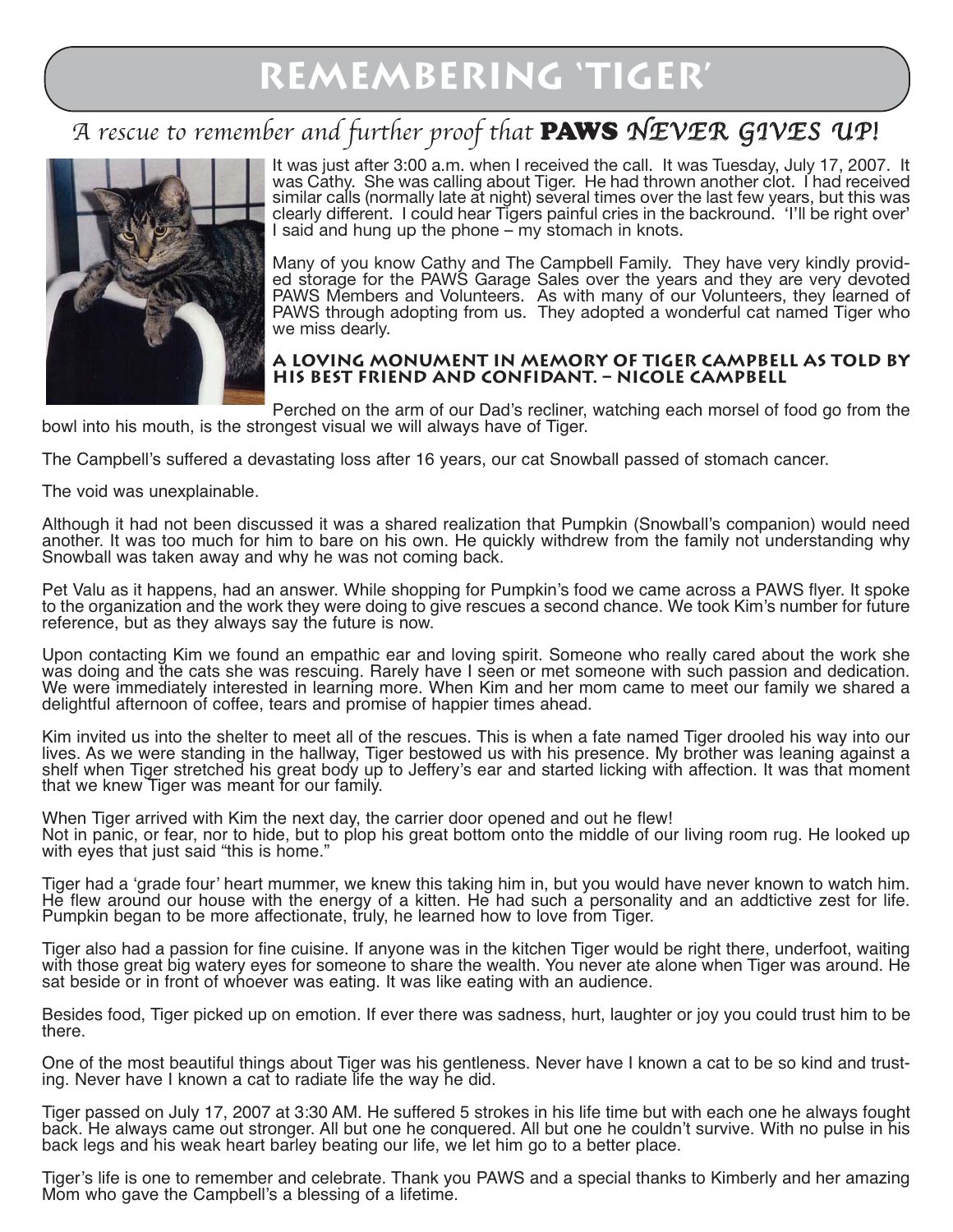ne of the realities of life is that through an untimely tragedy or by natural aging, a beloved pet may well survive us. Pets are members of our family and we need to think about their care and protection when we can no longer provide it. Don't overlook your pet(s) when making your estate plans. If there is someone whom you think may agree to The of the realities of life is that through an untimely tragedy or by natural aging, a beloved prets are members of our family and we need to think about their care and protection when it. Don't overlook your pet(s) when

fter Care

Should you wish to have your pet(s) taken in by a responsible, no-kill shelter such as PAWS, you can indicate whether you wish for them to live out the rest of their natural lives at the shelter, or have the shelter find them a new, carefully selected, loving home. Here is a sample provision you can insert in your will to protect your pet(s).

"If at the time of my death I own a pet or pets, I direct my Executor to deliver them as soon as possible to PAWS (Peoples Animal Welfare Society), (a) to be cared for there until a suitable permanent home is arranged OR (b) to be cared for at their shelter for the rest of their natural lives. I further direct that a bequest of \$\_\_\_\_\_ be paid to PAWS (Peoples Animal Welfare Society) in consideration of their good work."

You should discuss such provisions with your lawyer, amend them as need be and then update your will without delay. If you do not have a lawyer, please consider contacting either of the two lawyers we recommend below. Both are animal lovers who are professional and experienced.

| Testimonials                                                                                                                                                                                                                                                                                                                                                                                                                                       | GLORIA LONCARIC HONS. B. SC., LL.B.<br>Barrister, Solicitor & Notary Public<br>3045 Southcreek Road, Unit #1<br>Mississauga, ON L4X 2X6<br>Tel: 905-602-1900                                                                                                                                                                                                                                                                                                                                                                                                                                                                         |                                                                                                                                                                                                                                                                                                                                                                                                                                                                                                                                                                                                                  | Thank You!                                                                                                                                                                                                                                                                                                                          | ANDREW M. FORTIS B.A., J.D.<br>Fortis Muyal, LL.B.<br><b>Barristers &amp; Solicitor</b><br>Park Place Corporate Centre 409-15 Wertheim Court<br>Richmond Hill, ON L4B 3H7<br>Tel: 905-731-1911 ext. 205                                                                                                                                                                                                                                                                            |  |
|----------------------------------------------------------------------------------------------------------------------------------------------------------------------------------------------------------------------------------------------------------------------------------------------------------------------------------------------------------------------------------------------------------------------------------------------------|--------------------------------------------------------------------------------------------------------------------------------------------------------------------------------------------------------------------------------------------------------------------------------------------------------------------------------------------------------------------------------------------------------------------------------------------------------------------------------------------------------------------------------------------------------------------------------------------------------------------------------------|------------------------------------------------------------------------------------------------------------------------------------------------------------------------------------------------------------------------------------------------------------------------------------------------------------------------------------------------------------------------------------------------------------------------------------------------------------------------------------------------------------------------------------------------------------------------------------------------------------------|-------------------------------------------------------------------------------------------------------------------------------------------------------------------------------------------------------------------------------------------------------------------------------------------------------------------------------------|------------------------------------------------------------------------------------------------------------------------------------------------------------------------------------------------------------------------------------------------------------------------------------------------------------------------------------------------------------------------------------------------------------------------------------------------------------------------------------|--|
| Hi Kim:<br>incredible.<br>~ Julia S., Toronto, ON<br>Good for you Kim, in other words "You Go Girl"!!                                                                                                                                                                                                                                                                                                                                              | Chocolat and Domino are doing beautifully. As healthy as horses and just<br>I hope all is going well with your new endeavors in Hunstville and Thornbury.<br>Gosh - that's quite a change from the house in Toronto!<br>I wish you and all the volunteers all the best - you certainly deserve it!<br>I am thrilled with your new location and am glad that you no longer have to deal<br>with city by-laws. You do a splendid job! Thanks to you and PAWS we have the<br>2 greatest additions to the family in Timber and Sneakers. We adopted them as<br>'older cats' at 2 1/2 and 1 1/2 and we could not live without them today. | PAWS would like to thank The Lindsay Family for their contin-<br>ued support. We encourage our members to stop by and visit<br>their light show that can only be described as spectacular $-$ for<br>more info. go to www.lindsaylights.com (not online? Call us for<br>details 416-520-7995).<br>PAWS would like to thank Nestle Purina PetCare – for their<br>recent donation of cat food and for the financial assistance they<br>have so generously provided over the years. We look forward<br>to continuing our positive corporate relationship that means so<br>much to so many of the animals we assist. |                                                                                                                                                                                                                                                                                                                                     |                                                                                                                                                                                                                                                                                                                                                                                                                                                                                    |  |
| $\sim$ Erin T., Toronto, ON<br>-Adult cat food (dry and wet) and litter<br>-Canadian Tire \$\$\$                                                                                                                                                                                                                                                                                                                                                   | PAWS WISH LIST<br>-Adopt a new friend today - do you have room in your heart for one more?!<br>-Financial donations towards spaying/neutering *URGENTLY NEEDED!*<br>-Monthly sponsorship of animals currently in our shelter                                                                                                                                                                                                                                                                                                                                                                                                         |                                                                                                                                                                                                                                                                                                                                                                                                                                                                                                                                                                                                                  |                                                                                                                                                                                                                                                                                                                                     | UNITED WAY CAMPAIGN/GRANTS<br>If your workplace is conducting a United Way campaign, please<br>remember that you can direct the funds from your pledge to<br>PAWS  also, some employers will MATCH your charitable<br>donations or offer grants for volunteer hours accumulated.<br>We encourage all PAWS supporters to inquire about grant-giving<br>programs such as those offered by Bell Canada and RBC where-<br>by the employee performs a certain number of Volunteer hours |  |
| -Gift Cards for PetSmart/Walmart/Costco/Staples - anywhere we might purchase<br>pet food and/or cleaning/office supplies<br>-Veterinary Technician or Pet Groomer to visit PAWS shelter periodically to assist<br>with nail trimming and grooming etc.<br>-Unused stamps/Paper Towels/Scratching Posts<br>-Gently Used Books and other items for our upcoming event i.e. our Spring Bazaar<br>-Handy-person to help with tasks at the PAWS shelter |                                                                                                                                                                                                                                                                                                                                                                                                                                                                                                                                                                                                                                      |                                                                                                                                                                                                                                                                                                                                                                                                                                                                                                                                                                                                                  | and the corporation makes a donation to acknowledge your<br>important work. Please refer to our web site (see DONATE $\sim$<br>Workplace Grants and Matching) or contact PAWS today for more<br>information.<br>Call or e-mail PAWS: kim@pawstoronto.org ~ 416-520-7995<br><b>SUPPORT OUR SPAY/NEUTER</b><br><b>CAMPAIGN TODAY!</b> |                                                                                                                                                                                                                                                                                                                                                                                                                                                                                    |  |
|                                                                                                                                                                                                                                                                                                                                                                                                                                                    |                                                                                                                                                                                                                                                                                                                                                                                                                                                                                                                                                                                                                                      |                                                                                                                                                                                                                                                                                                                                                                                                                                                                                                                                                                                                                  |                                                                                                                                                                                                                                                                                                                                     | DONATIONS ARE NOW ACCEPTED ONLINE AT WWW.PAWSTORONTO.ORG OR BY MAIL (SEE THE COUPON ON PAGE 8)                                                                                                                                                                                                                                                                                                                                                                                     |  |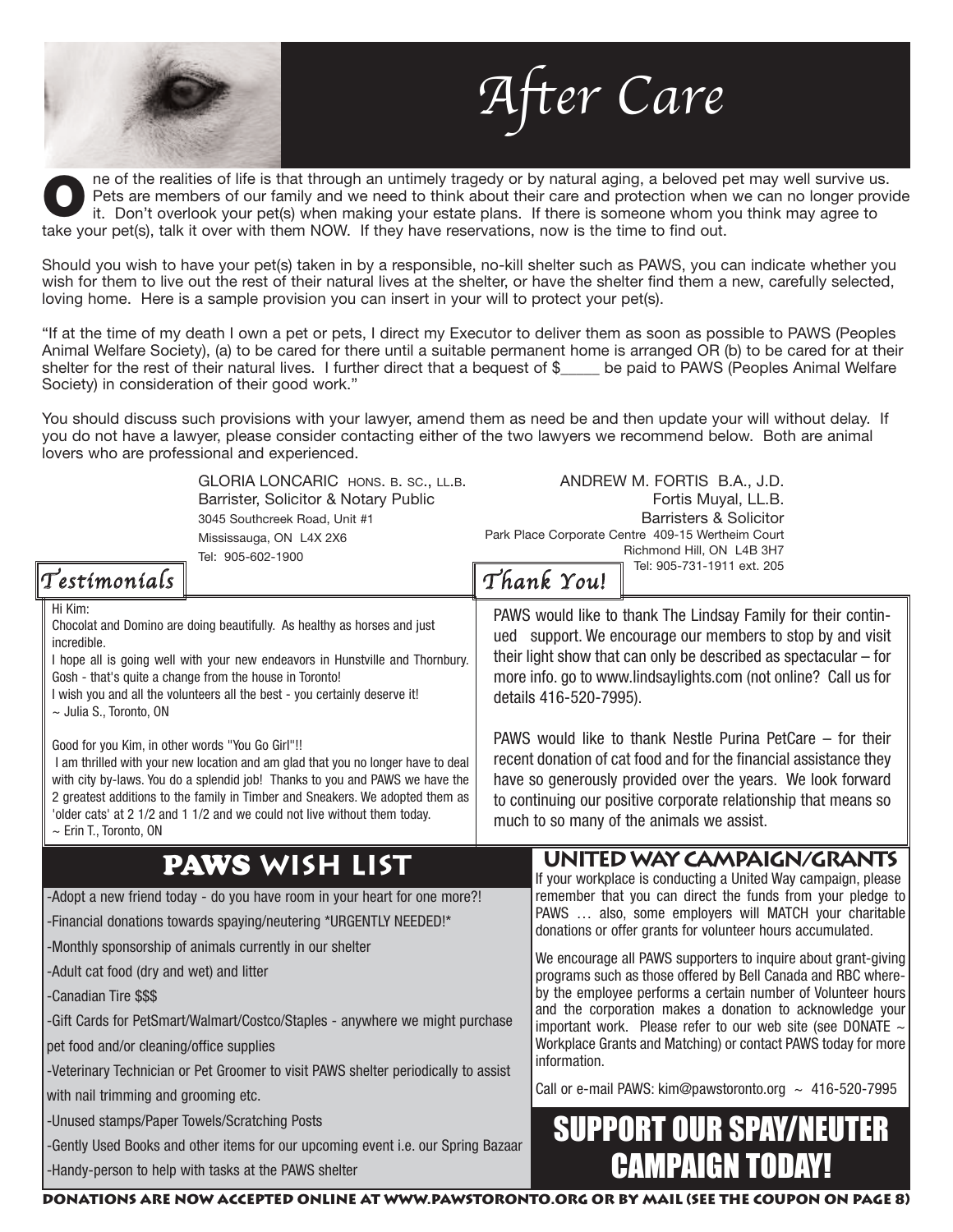

Sadly so many of our friends leave us before we're ready to let them go. 2007 has been an emotionally trying year for me as I've had to bid a fond farewell to 14 precious felines who now rest peacefully in the tranquil north. I would like to take this opportunity to remember: 'Teddy … Missed More Than Words Can Say'

**5 Kittens** who never had a chance (thanks to Diane who did her utmost to save them)

**Teddy...**wish you could be here today, stretching your legs and enjoying the great outdoors, big guy – thanks to Marilyn for being with him when I couldn't be



**Tiger**...who rests next to Teddy and who meant so much to the Campbells and so many PAWS members

> **Jesse** ...thanks to Kira who adopted him only to suffer his loss in such a short period of time – affectionately remembered by George and The Gang also

> > hadow

**Gryffin...**please refer to the next issue of PAW Print for her story – thanks Marisa – don't know what I would have done without you that day

**Hershey**...she was so afraid but I'm so thankful she spent her last days in the warmth of our shelter

**Toby**...abandoned twice over … I'll never understand it Toby – but I'll never forget

The memories of these precious felines will remain in my heart forever.

Kimberly Heys PAWS President

**Carol Lawson** – a devoted Volunteer - sadly missed by her sister Darlene, her friends Shana and Kim and Chloe who she fostered many moons ago.

**"Shysie" The Beaver** ("Shysie means "Little Quiet One" in Inuit) – thanks to Audrey Tournay – a true friend to animals who did her best to save this little one

**Freda Woznica** – In Her 95th Year – lovingly remembered by Eve and Martin

**Fluffy** – affectionately remembered by Eve and Martin

**PAWS would like to extend their condolences to these and others who may have lost loved ones since our last issue.**

**Channel...**Buddy and Charlie's best pal in the world – you are very sadly missed little guy

**Sparky...**so thankful that you were able to enjoy our new place – even for such a short while my friend

**Sue's Teddy**...I wish we could have done more for you Sweetie



**Shadow** – Remembered Always - Kathleen Neal

With Wonderful Memories of **Logan** – Betty and Douglas Price

In Loving Memory of **Pippy** – Norma Dalley

In Loving Memory of **Jimmy Young** – Teresia & Stan Rowatt

**We invite you to remember or to honour your loved one in a future issue of PAW Print (refer to the coupon on the last page of this issue for further information)**